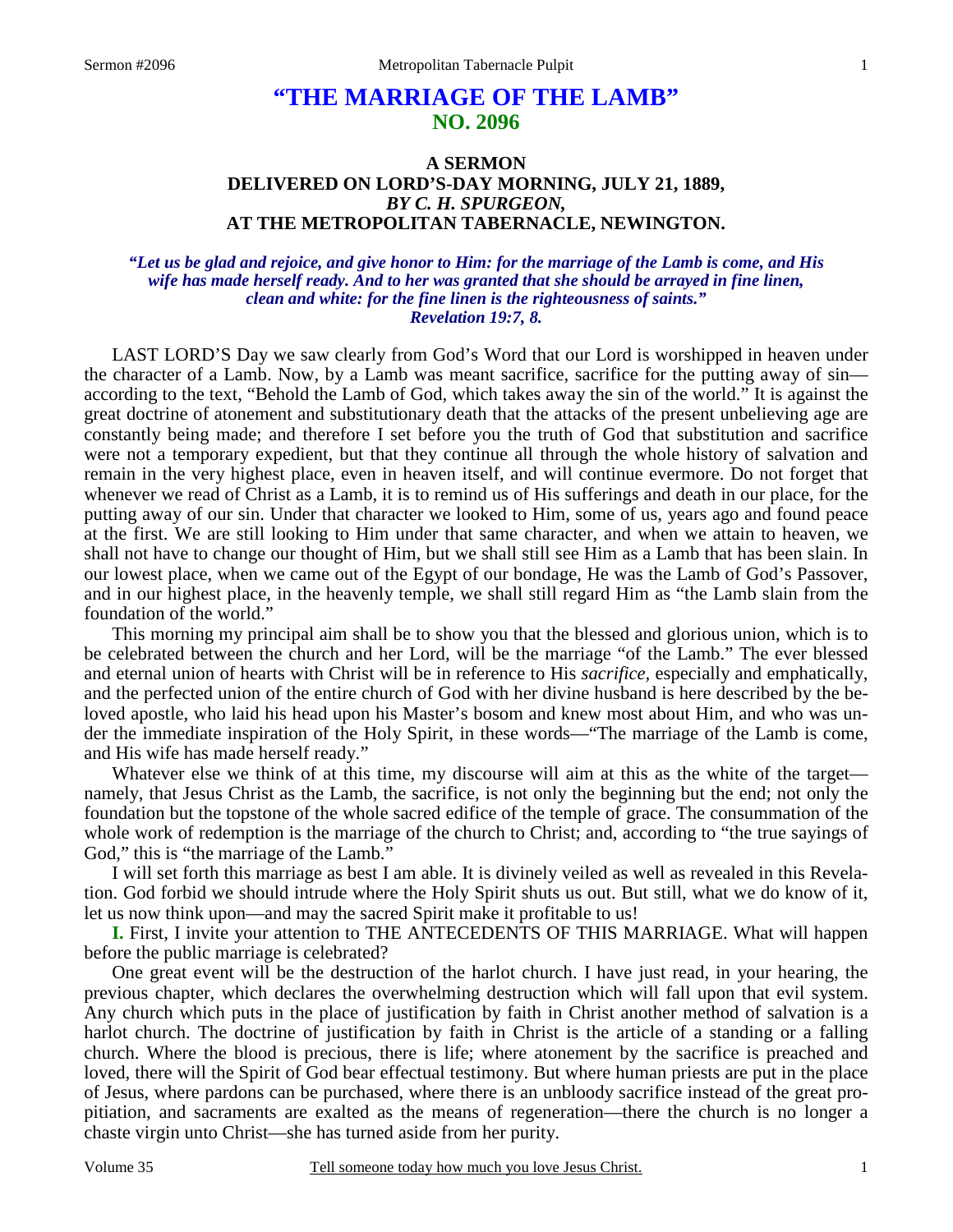The Antichristian system is to be utterly extirpated and burnt with fire, for you will perceive, in the fourteenth verse of the seventeenth chapter, that those who were associated with this false church, "shall make war with the Lamb, and the Lamb shall overcome them—for He is Lord of lords and King of kings." And there has been no more wicked, nor more determined war with the Lamb than that which has been waged by superstition supported by unbelief. The harlot church and the beast of infidelity are in real league against the simple faith of Christ. If you point men, no matter where; if you point them away from Christ, you point them to Antichrist! If you teach them what you may, no matter how philosophical it may seem—if in any way it takes them off from building upon the one foundation of Christ's glorious and finished work, you have laid an Antichristian foundation, and all that is built thereon will be *destroyed!* Everything which sets up itself in opposition to the sacrifice of Christ is to be hurled down and made to sink like a millstone in the flood. I would God the hour were come! Oh, that the Lord's own right arm were bare, and that we heard the cry, "Babylon the great is fallen, is fallen." It is ours to expect the speedy coming of our Lord; yet, if He tarries it may be many a day before "her plagues come in one day." But, wait as we may, so it shall be! The day must come when the true church shall be honored and the harlot church shall be abhorred. The Bride of Christ is a sort of Cinderella now, sitting among the ashes; she is like her Lord, "despised and rejected of men." The watchmen smite her and take away her veil from her, for they know her not, even as they knew not her Lord. But when He shall appear, then shall she appear, also—and in His glorious manifestation, she also shall shine forth as the sun in the kingdom of the Father!

Furthermore, in the immediate connection, we note that before the marriage of the Lamb, there was a peculiar voice. Read the fifth verse—"And a voice came." Where from? "A voice came out of the throne." Whose voice was that? It was not the voice of the Eternal God, for it said, "Praise our God, all you His servants." Whose voice, then, could it be? No one but God could be upon the throne save *the Lamb,* who is God! Surely, it was He who said, "Praise our God." The Mediator, God and man in one person, was on the throne as a Lamb and He announced the day of His own marriage! Who should do it but He? "A voice came out of the throne, saying, Praise our God, all you His servants, and you that fear Him, both small and great." He speaks the word which calls on all the servants of God to praise Him, because His complete victory had come! Longing to see of the travail of His soul, earnest to gather in all His elect, He speaks; for the fullness of time has come—when His joy shall be full, and He shall rejoice over the whole company of His redeemed as forever one with Himself.

The voice from the throne is a very remarkable one; it shows how near akin the exalted Christ is to His people. He says to all the redeemed, "Praise our God, all you His servants." It reminds me of His memorable words, "I ascend unto My Father and your Father; and to My God and your God." He was not then ashamed to associate His people with Him in the high possession of His Father and His God. And up there upon the throne, He says, "Praise *our* God." I do not know how this language strikes you, but to me it forcibly sets forth His love, His condescension, His fraternization, His union with His people. Since I know not how to set it out to you, I must leave you to think over it. He who has gone triumphantly up to the throne, the Savior whose conflicts are all over, who has gained the everlasting reward of sitting with the Father upon His throne, still joins with us in praise, and says, "Praise our God, all you His servants." He is not even ashamed to have fellowship with the least of His people, for He adds, "And you that fear Him, both small and great." Truly "the man is near of kin to us, He is our next kinsman"—

## *"In ties of blood, with sinners one, Our Jesus has to glory gone."*

In that glory He still acknowledges His dear relationship, and in the midst of the church He sings praise unto God (Heb 2:11, 12).

Next, notice the response to this voice; for this also precedes the marriage. No sooner did that one august voice summon them to praise, than immediately, "I heard as it were the voice of a great multitude." He heard the mingled sound as of an innumerable host all joining in the song, for the redeemed of the Lord are not a few; no man can count them. "Out of every kindred and tongue and people and nation," they respond in that day to the voice of the Lamb, saying, "Alleluia: for the Lord God omnipotent reigns." So loud was the sound of all those commingled voices that it sounded like "many waters." Like cataracts in their roar, or like oceans in their fullness. It was as though all the billows of the Atlantic, the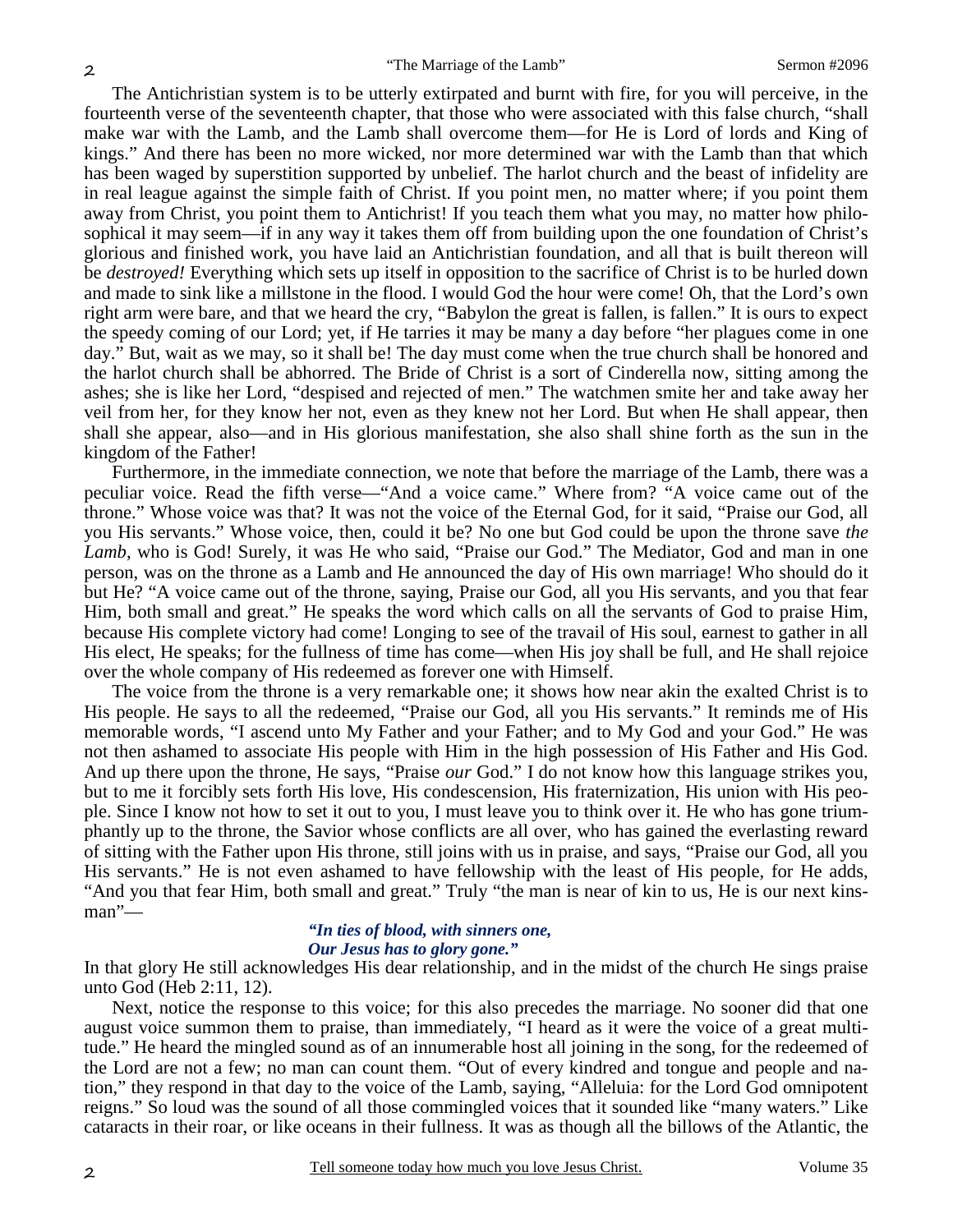Pacific, and the Northern and Southern oceans lifted up their voices, and deep answered unto deep. Nor was the figure too strong, for John heaps upon it another comparison and says, "As the voice of mighty thunderings." We have lately heard the thunder above the deafening din of our streets, and we have trembled at the dread artillery of heaven! Such was the sound of the mingled voices of the redeemed when they all united to give honor to God, because the marriage of the Lamb had come! Who can imagine the acclamations of that glorious day? We now preach the gospel, as it were, in a corner and few there are that will applaud the King of kings. Still, the Christ wends His way through the world as an unknown or forgotten man; and His church, following behind Him, seems as a forlorn and forsaken woman—few there are that care for her. But in that day when her Lord is seen as the King of kings and she is openly acknowledged as His spouse, what welcomes will be heard, what bursts of adoring praise unto the Lord God omnipotent!

Observe that this tremendous volume of sound will be full of rejoicing and of devout homage. "Let us be glad and rejoice and give honor to Him." Double joy will be there, and its expression will be homage to the Lord God. The joy of joys will be the delight of Christ in His perfectly gathered church. There is joy in heaven in the presence of the angels of God over one sinner that repents; but when all these repenting sinners are gathered into one perfected body, and married to the Lamb, what will be the infinite gladness? Heaven is always heaven, and unspeakably full of blessedness—but even heaven has its holidays, even bliss has its overflowing; and on that day when the springtide of the infinite ocean of joy shall have come, what a measureless flood of delight shall overflow the souls of all glorified spirits as they perceive that the consummation of love's great design is come—"The marriage of the Lamb is come, and His wife has made herself ready"! We do not know yet, beloved, of what happiness we are capable. We have sometimes wished that we could—

#### *"Sit and sing ourselves away To everlasting bliss."*

But then we were only feeling the spray of the ocean of blessedness. What must it be to *bathe* in it? Here we drink from cups of consolation, but what draughts we shall have when we lie down at the wellhead and drink in our joy immediately from God! If you and I enter glory soon without our bodies, we shall not even then know to the utmost degree what will be the bliss of our perfected manhood—when the body shall be raised incorruptible from among the dead and joined to the sinless soul. Nor would this give us more than a bare idea of the infinite blessedness of myriads of such perfected manhood united in a perfected church—from which no one single member shall be missing, nor one member maimed, or sick, or stained. Praise the Lord Jesus as you sing—

> *"You the whole body shall present Before Your Father's face. Nor shall a wrinkle, or a spot, The beauteous form deface."*

Oh, what joy! I feel as if I could not preach to you—I want to get away to think it over, and chew the cud of meditation for myself. You must just sit where you are and muse; here we have the essence of heavenly music in a few plain words. "The marriage of the Lamb is come." Oh, may I be there! May I be a part of the perfected body of the church of God! Oh, that I might be but part of the soles of her feet, or the least hair of her head! If I may but see the King in His beauty, in the fullness of His joy—when He shall take by the right hand her for whom He shed His precious blood, and shall know the joy which was set before Him, for which He endured the cross, despising the shame—I shall be blest indeed!

Thus, I have given you a hint of what will precede the marriage of the Lamb, in all of which you may observe that Jesus wears His character of the Lamb. The harlot church has fought against the Lamb, and the Lamb has overcome her forces. He it is that, on the throne, speaks to His people as His brethren. It is to Him that the response is given, for the joy and the delight all spring from the fact that the marriage is that of the Lamb whom the Father glorifies, and who glorifies the Father. The voice said, "Let us rejoice and give honor to Him." Was not that His prayer of old, "Father, glorify Your Son, that Your Son also may glorify You"? To glorify the Father, Jesus died as a sacrifice; and to glorify Jesus, the Father gives Him His church, which is redeemed by the blood of the Lamb.

**II.** Now may I be helped by the Spirit of God, while I lead you on to THE MARRIAGE ITSELF. "The marriage of the Lamb is come." Often as you hear about this marriage of the Lamb, I greatly ques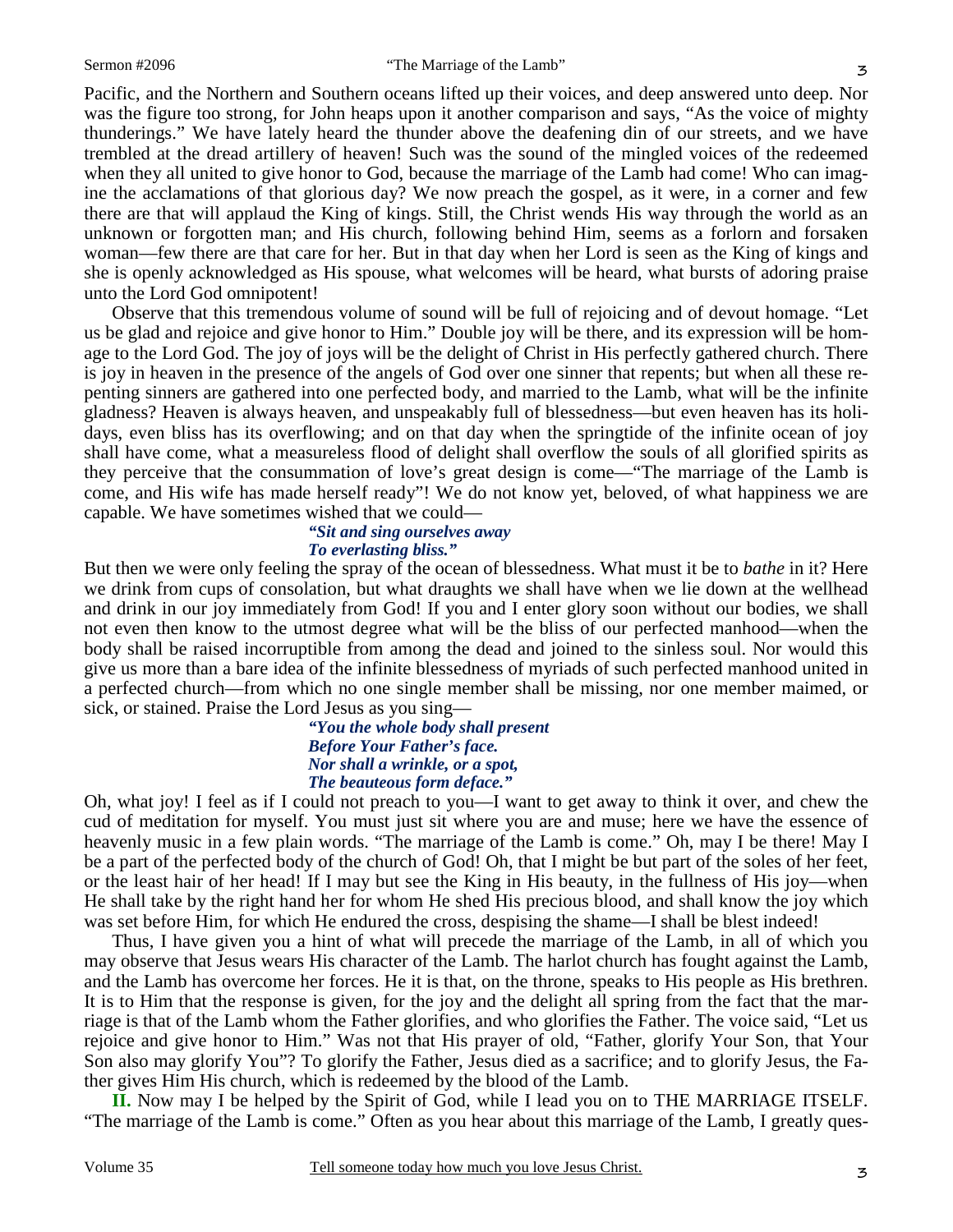tion whether any here have any precise idea what it means. Dean Alford says, "This figure of a marriage between the Lord and His people is too frequent and familiar to need explanation." With all deference to the excellent divine, that was a very sufficient reason why he should have carefully explained it, since that which is often noted in Holy Scripture must be of first importance, and should be well understood. I do not wonder that many are shy of such a theme, for it is a difficult one. Alas, how little do I, personally, know of such a matter!

The marriage of the Lamb is the result of the eternal gift of the Father. Our Lord says, "Yours they were, and you gave them to Me." His prayer was, "Father, I will that they also, whom You have given Me, be with Me where I am. That they may behold My glory, which You have given Me, for You loved Me before the foundation of the world." The Father made a choice, and the chosen He gave to His Son to be His portion; for them He entered into a covenant of redemption, whereby He was pledged in due time to take upon Himself their nature, pay the penalty of their offenses, and set them free to be His own. Beloved, that which was arranged in the councils of eternity, and settled there between the high contracting parties, is brought to its ultimate end in that day when the Lamb takes unto Himself in everlasting union the whole of those whom His Father gave Him from of old!

Next—this is the completion of the betrothal, which took place with each of them in time. I shall not attempt elaborate distinctions, but as far as you and I were concerned, the Lord Jesus betrothed each one of us unto Himself in righteousness when first we believed on Him. Then He took us to be His and gave Himself to be ours, so that we could sing—"My Beloved is mine, and I am His." This was the essence of the marriage. Paul, in the Epistle to the Ephesians, represents our Lord as already married to the church. This may be illustrated by the Oriental custom, by which when the bride is betrothed; all the sanctities of marriage are involved in those espousals. But yet there may be a considerable interval before the bride is taken to her husband's house. She dwells with her former household, and has not yet forgotten her kindred and her father's house, though still she is espoused in truth and righteousness. Afterwards, she is brought home on an appointed day, the day which we should call the actual marriage. But yet the betrothal is, to Orientals, of the very essence of the marriage. Well, then, you and I are betrothed to our Lord today, and He is joined to us by inseparable bonds. He does not wish to part with us, nor could we part from Him; He is the delight of our souls, and He rejoices over us with singing. Rejoice that He has chosen you and called you, and through the betrothal look forward to the marriage. Feel even now that though in the world, you are not of it—your destiny does not lie here among these frivolous sons of men. Our home is from now on high—

*"My heart is with Him on His throne, And ill can bear delay. Each moment listening for the voice, 'Rise up and come away.'"* 

The marriage day indicates the perfecting of the body of the church. I have already told you that the church will then be completed and it is not so now. Adam lay asleep, and the Lord took out of his side a rib and fashioned thereof a helpmeet for him. Adam saw her not when she was in the forming, but he opened his eyes and before him was the perfect form of his helpmeet. Beloved, the true church is now in the forming and is therefore not visible; there are many churches, but as to the one church of Christ, we see it neither here nor there. We speak of the visible church. But the term is not correct. The thing which we see is a mixture of believers and mere *pretenders* to faith. The church which is affianced unto the heavenly Bridegroom is not visible as yet, for she is in the process of formation. The Lord will not allow such simpletons as we are to see His half-finished work; but the day will come when He shall have completed His new creation, and then will He bring her forth whom He has made for the second Adam to be His delight to all eternity. The church is not perfected as yet. We read of that part of it which is in heaven, that, "They without us should not be made perfect." Unless you and I get there, if we are true believers, there cannot be a perfect church in glory. The music of the heavenly harmonies as yet lacks

certain voices; some of its necessary notes are too bass for those already, and others are too high for them. It will not be complete till the singers come who are ordained to give the choir its fullest range. At the Crystal Palace you have seen the singers come trooping in. The conductor is all anxiety if they seem to linger; still, some are away. The time is nearly up, and you see seats up there on the right, and a vacant block down there on the left; even so with the heavenly choir—they are streaming in—the orchestra

4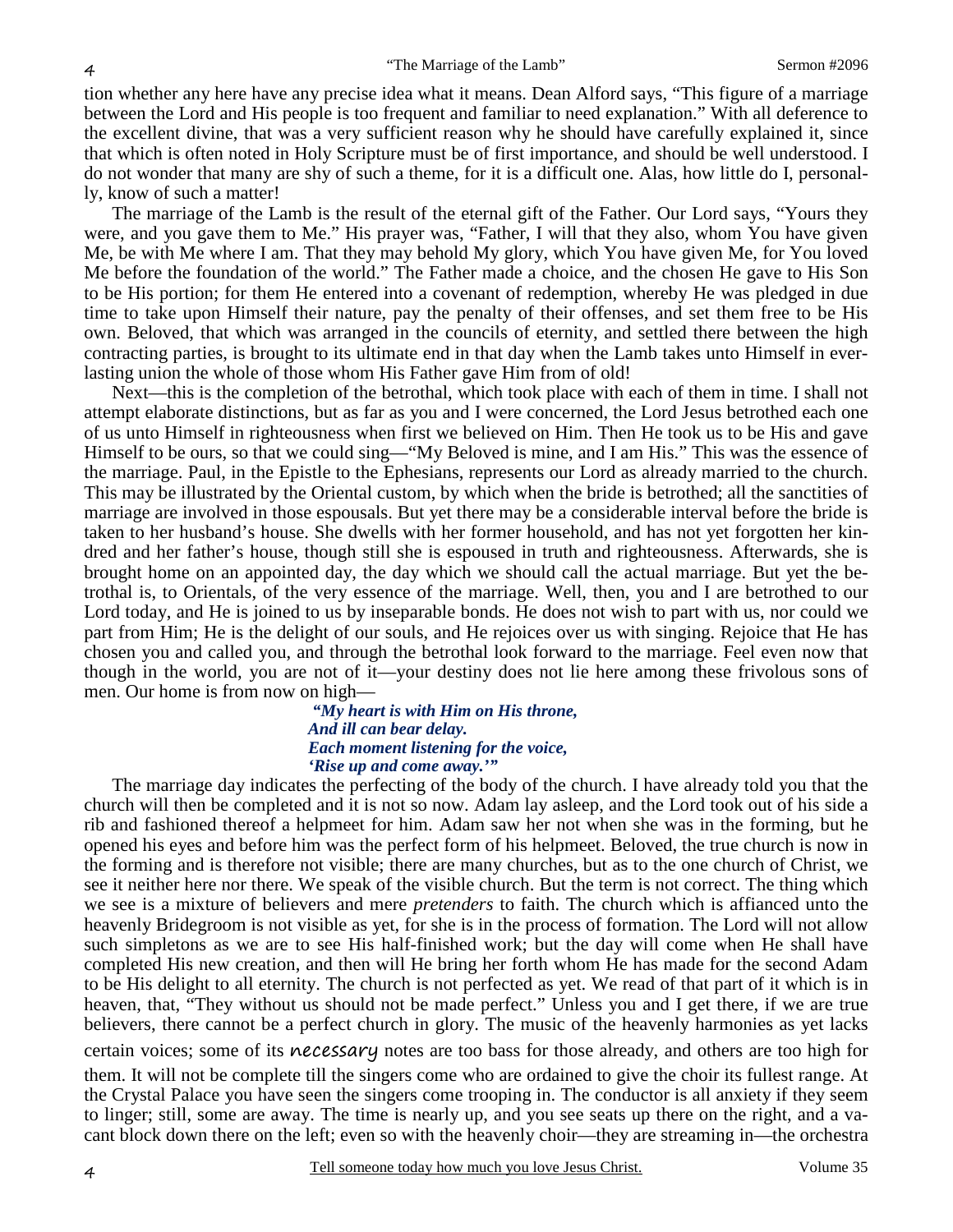is filling up, but yet there is room, and yet there is demand for other voices to complete the heavenly harmony. Beloved, in the day of the marriage of the Lamb, the chosen shall *all* be there—the great and the small—even all the believers who are wrestling hard this day with sins, and doubts, and fears! Every living member of the living church shall be there to be married to the Lamb!

By this marriage is meant more than I have told you. There is the home-bringing. You are not to live here forever in these tents of Kedar, among a people of a strange tongue. But the blessed Bridegroom comes to take you to the happy country where you shall no longer say, "My soul is among lions." All the faithful shall soon be away to Your land, O Emmanuel! We shall dwell in the land that flows with milk and honey; the land of the unclouded and unsetting sun; the home of the blessed of the Lord! Happy, indeed, will be the home-bringing of the perfect church!

The marriage is the coronal-avowal. The church is the bride of the great King, and He will set the crown upon her head, and make her to be known as His true spouse forever. Oh, what a day that will be, when every member of Christ shall be crowned in Him, and with Him; and every member of the mystical body shall be glorified in the glory of the Bridegroom! Oh, may I be there in that day! Brethren, we must be with our Lord in the fight if we would be with Him in the victory; we must be with Him in wearing the crown of thorns, if we are to be with Him in wearing the crown of glory; we must be faithful, by His grace, even unto death, if we are to share the glory of His endless life.

I cannot tell you all it means but certainly this marriage signifies that all who have believed in Him shall then enter into a bliss which shall never end—a bliss which no fear approaches or doubt beclouds! They shall be forever with the Lord, forever glorified with Him. Expect not lips of clay to speak fitly on such a theme! Tongues of fire are needed; and words that fall like fire-flakes on the soul.

A day will come, the day of days, time's crown and glory—when all conflict, risk and judgment is ended forever—the saints, arrayed in the righteousness of Christ shall be eternally one with Him in a living, loving, lasting union, partaking together of the same glory, the glory of the Most High! What must it be to be there! My dear hearers, will you be there? Make your calling and election sure; if you are not trusting in the Lamb on earth, you will not reign with the Lamb in His glory! He that does not love the Lamb, as the atoning sacrifice, shall never be the bride of the Lamb. How can you hope to be glorified with Him if you neglect Him in the day of His scorning? O Lamb of God, my sacrifice, I must be one with You, for this is my very life! I could not live apart from You. If, my hearer, you can thus speak, there is good hope that you shall be a participator in the marriage of the Lamb!

**III.** But we pass on now to dwell emphatically upon the fact that THE CHARACTER UNDER WHICH THE BRIDEGROOM APPEARS IS THAT OF THE LAMB. "The marriage of the Lamb is come."

It must be so, because first of all, our Savior was the Lamb in the everlasting covenant, when this whole matter was planned, arranged, and settled by the foresight and decree of eternity! He is "the Lamb slain from the foundation of the world," and the covenant was with Him, as one who was to be the surety, the substitute, the sacrifice for guilty men. So and not otherwise, was it of old.

It was next as the Lamb that He loved us and proved His love. Beloved, He did not give us words of love merely when He came from heaven to earth, and dwelt among us "a lowly man before His foes"; but He proceeded to deeds of truest affection. The supreme proof of His love was that He was led as a lamb to the slaughter. When He poured out His blood as a sacrifice, it might have been said, "Behold, how He loved them!" If you would prove the love of Jesus, you would not mention the transfiguration, but the crucifixion. Gethsemane and Golgotha would rise to your lips; here to demonstration, beyond all possibility of doubt by any true heart, the Well-Beloved proved His love to us. See how it runs—"He loved me and gave Himself for me," as if that giving of Himself for me was the clear proof that He loved me. Read again—"Christ loved the church and gave Himself for it." The proof of His love to the church was the giving up of Himself for it. "Being found in fashion as a man, He humbled Himself and became obedient to death, even the death of the cross." "Herein is love, not that we loved God, but that He loved us." So, you see, as a Lamb He proved His love; and as a Lamb He celebrated His marriage with us.

Go a step further. Love in marriage must be on both sides, and it is as the Lamb that we first came to love Him. I had no love to Christ—how could I have—till I saw His wounds and blood? "We love Him, because He first loved us." His perfect life was a condemnation to me, much as I was compelled to ad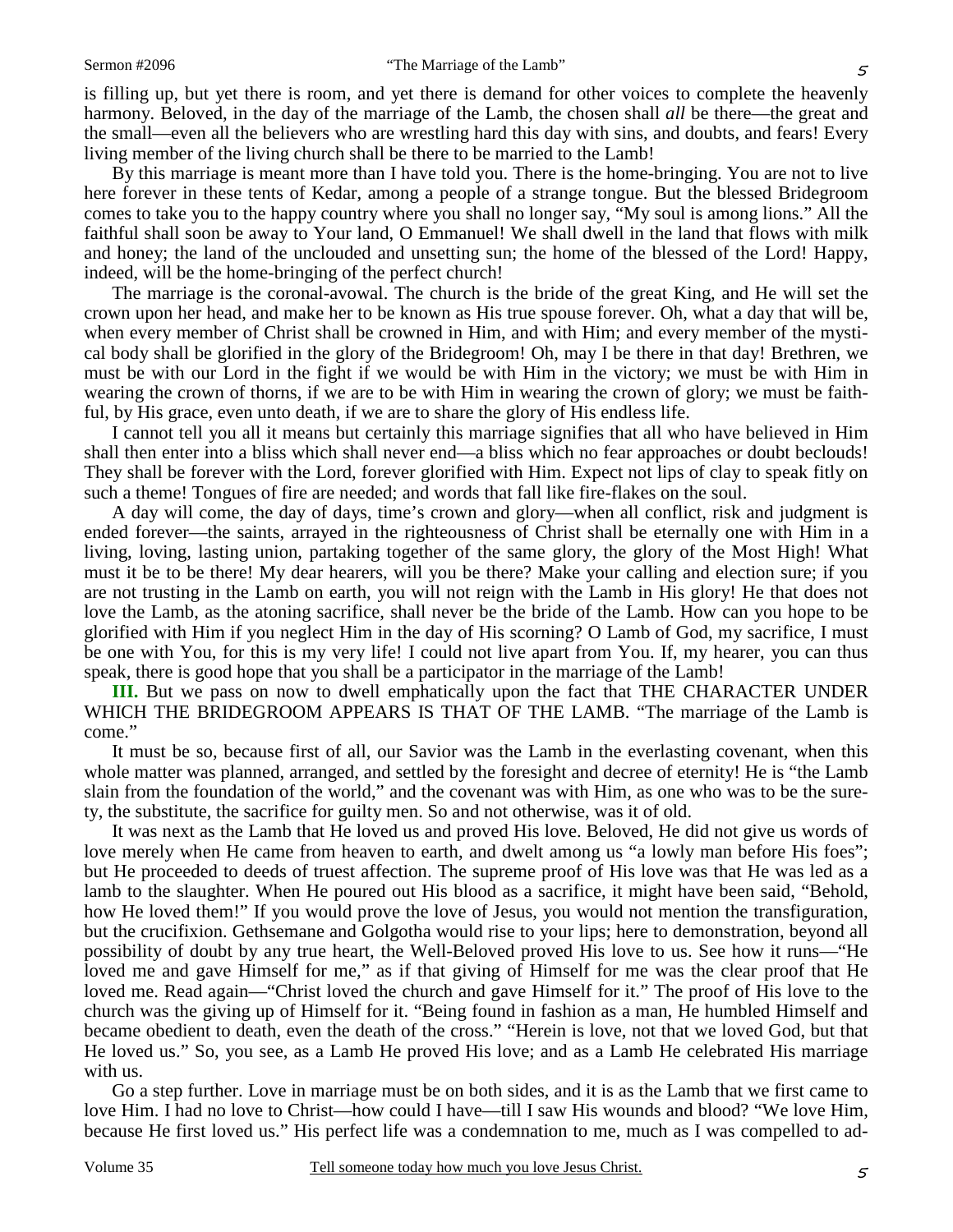mire it, but the love that drew me to Him was shown in His substitutionary character, when He bore my sins in His own body on the tree. Is it not so with you, beloved? I have heard a great deal about conversions through admiration of the character of Christ, but I have never met with one—all I have ever met with have been conversions through a sense of need of salvation, and a consciousness of guilt—which could never be satisfied except by His agony and death through which sin is justly pardoned, and evil is subdued. This is the great heart-winning doctrine! Christ loves us as the Lamb, and we love Him as the Lamb.

Further, marriage is the most perfect union. Surely, it is as the Lamb that Jesus is most closely joined to His people. Our Lord came very close to us when He took our nature, for thus He became bone of our bone, and flesh of our flesh. He came very near to us when, for this cause, He left His Father and became one flesh with His church. He could not be sinful as she was, but He did take her sins upon Himself and bear them all away, as it is written, "The Lord has laid on Him the iniquity of us all." When "He was numbered with the transgressors," and when the sword of vengeance smote Him in our place, then He came nearer to us than ever He could do in the perfection of His Incarnation. I cannot conceive of closer union than that of Christ and souls redeemed by blood. As I look at Him in death, I feel forced to cry, "Surely a husband by blood are You to me, O Jesus! You are joined to me by something closer than the one fact that You are of my nature; for that nature of Yours has borne my sin and suffered the penalty of wrath on my behalf. Now are You one with me in all things, by a union like that which links You with the Father." A wonderful union is thus effected by our Lord's wearing the character of the Lamb.

Once more—we never feel so one with Jesus as when we see Him as the Lamb. I shall again appeal to your experience. When have you had the sweetest fellowship with Christ in all your lives? I answer on my own account—it has been when I have sung—

> *"Oh, how sweet to view the flowing Of His soul-redeeming blood, With divine assurance knowing He has made my peace with God!"*

If I had my choice today, while abiding in this present state, to see my Lord in His glory, or on His cross, I should choose the latter. Of course, I would prefer to see His glory, and be away with Him; but while dwelling here, surrounded with sin and sorrow, a sight of His griefs has the most effect upon me. "O sacred head once wounded," I long to behold You! I never feel so close to my Lord as when I survey His wondrous cross, and see Him pouring out His blood for me. I have been melted down when we have sung together those sweet lines—

> *"See from His head, His hands, His feet, Sorrow and love flow mingled down! Did ever such love and sorrow meet? Or thorns compose so rich a crown?"*

I have almost felt myself in His arms, and like John I have leaned on His bosom when I have beheld His passion. I do not wonder, therefore, that since He comes closest to us as the Lamb, and since we come closest to Him when we behold Him in that character, He is pleased to call His highest eternal union with His church, "the marriage of the Lamb."

And O, beloved, when you come to think of it, to be married to Him, to be one with Him, to have no thought, no object, no desire, no glory but that which dwells in Him that lives and was dead—will not this be heaven, indeed, where the Lamb is the light thereof? Forever to contemplate and adore Him who offered up Himself without spot unto God as our sacrifice and propitiation! This shall be an endless feast of grateful love. We shall never weary of this subject. If you see the Lord coming from Edom, with dyed garments from Bozrah, from the winepress wherein He has trampled on His foes—you are overawed and overcome by the terror of that dread display of justice. But when you see Him clad in a vesture dipped in no blood but His own, you will sing aloud evermore, "You were slain and have redeemed us to God by Your blood; to You be glory forever and ever." I could go on singing, "Worthy is the Lamb that was slain" throughout all eternity. The theme has an inexhaustible interest about it—there is everything in it—justice, mercy, power, patience, love, condescension, grace, and glory! All over glorious is my Lord when I behold Him as a Lamb. And this shall make heaven seven times heaven to me to think that even then I shall be joined to Him in everlasting bonds as the Lamb. [Here a voice from the gallery cried, "Praise the Lord!"] Yes, my friend, we will praise the Lord. "Praise you the Lord" is the command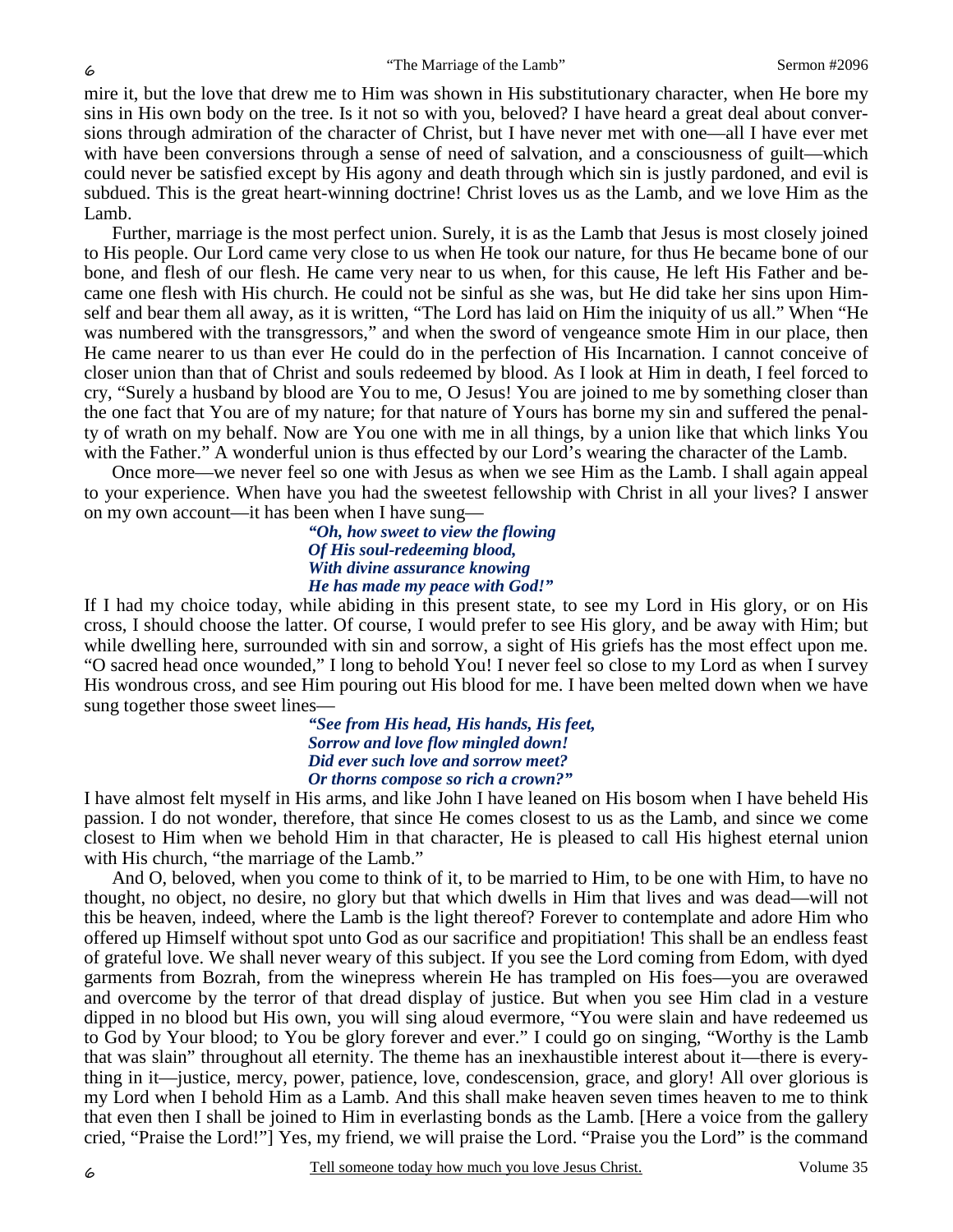which was heard coming out of the throne—"Praise our God, all you His servants, and you that fear Him, both small and great: for the marriage of the Lamb is come, and His wife has made herself ready."

**IV.** Now we come to the last point, THE PREPAREDNESS OF THE BRIDE—"His wife has made herself ready." Up till now the church has always been spoken of as His *bride;* now she is "His wife" that is a deeper, dearer, more matured word than "bride"—"His wife has made herself ready." The church has now come to the fullness of her joy, and has taken possession of her status and power as "His wife." What does it mean—"Has made herself ready"?

It signifies, first, that she willingly and of her own accord comes to her Lord, to be His and to be with Him forever. This she does with all her heart—"she has made herself ready." She does not enter into this engagement with reluctance; some unwisely speak of the grace of God as though it were a physical force which sets a constraint upon the will of the quickened man. Beloved, I never preach to you in that fashion. Free will is an unknown thing, except it is worked in us by divine grace. Grace is the great liberating force; the will is a slave to evil till divine grace comes and makes it free to choose that which is good. No action of the soul is freer than that by which it quits sin and closes with Christ. Then the man comes to himself. The heart is free from compulsion, when its love goes forth towards the Lord Jesus. I ask you that love Him; do you feel that you are going against your will in so doing? Far from it—you wish to love Him more! In the ultimate union of all the chosen with Christ, will you want any forcing to take your part in the marriage of the Lamb? Did not the words I used just now state your longings—"My heart is with Him on His throne"? Are you not panting to behold His face? Compulsion to a hungry man to eat would seem more likely than compulsion to be joined unto Christ. His wife has gladly made herself ready—free grace has made her freely choose Him.

Does it not mean that she has put away from herself all evil, and all connection with the corruptions of the harlot church have been destroyed? She has struggled against error, she has fought against infidelity, and both have been put down by her holy watchfulness and earnest testimony. And so she is ready for her Lord.

Does it not also mean that in the great day of the consummation the church will be one? Alas, for the divisions among us! You do not know what denomination my friend belonged to who prayed just now. Well, I shall not tell you. You could not judge from his prayer. "The saints in prayer appear as one." Denomination? A plague upon denominationalism! There should be but one denomination—we should be denominated by the name of Christ, as the wife is named by her husband's name. As long as the church of Christ has to say, "My right arm is Episcopalian and my left arm is Wesleyan, and my right foot is Baptist, and my left foot is Presbyterian or Congregational," she is not ready for the marriage! She will be ready when she has washed out these stains, when all her members have "one Lord, one faith, one Baptism." Unity is a main part of the readiness here spoken of.

I beg you to notice what the preparation was. It is described in the eighth verse—"To her was granted." I will go no further. Whatever preparation it was that she made, in whatever apparel she was arrayed, it was *granted* to her. Observe that the harlot church wore fine linen, also, but then she had with it purple and silk, and scarlet and precious stones, and pearls. I do not know from where the harlot obtained her apparel, but I know where the true church found her wedding dress, for it is written, "to her was granted." This was a *gift* of sovereign grace, the free gift of her own beloved—"To her was granted." She had a grant from the throne, a royal grant, an indisputable right; we also go to heaven by royal grant. We have nothing of our own to carry us there by right, nothing of boasted merit. But to us also is granted acceptance in the Beloved. Oh, it is a glorious thing to hold your own by letters patent, under the Great Seal of heaven! When we shall be united to Jesus, the ever blessed Lamb, in endless wedlock, all our fitness to be there will be ours by free grant!

Look at the apparel of the wife, "To her was granted that she should be arrayed in fine linen, clean and white." How simple her raiment! Only fine linen, clean and white! The more simple our worship, the better; the true church of Christ is content with white linen and no more. She asked not for those fine things we read about in connection with the harlot. She envied not the unchaste one her harpers and musicians and pipers and trumpeters—she was content with her simple harp and joyful song. She did not need all manner of vessels of ivory and precious wood, brass and iron, and marble. She did not seek for cinnamon, and odors, and ointments, or anything else of that finery with which people nowadays try to adorn their worship. The simpler the better! When in worship you cannot hear the voices of the people